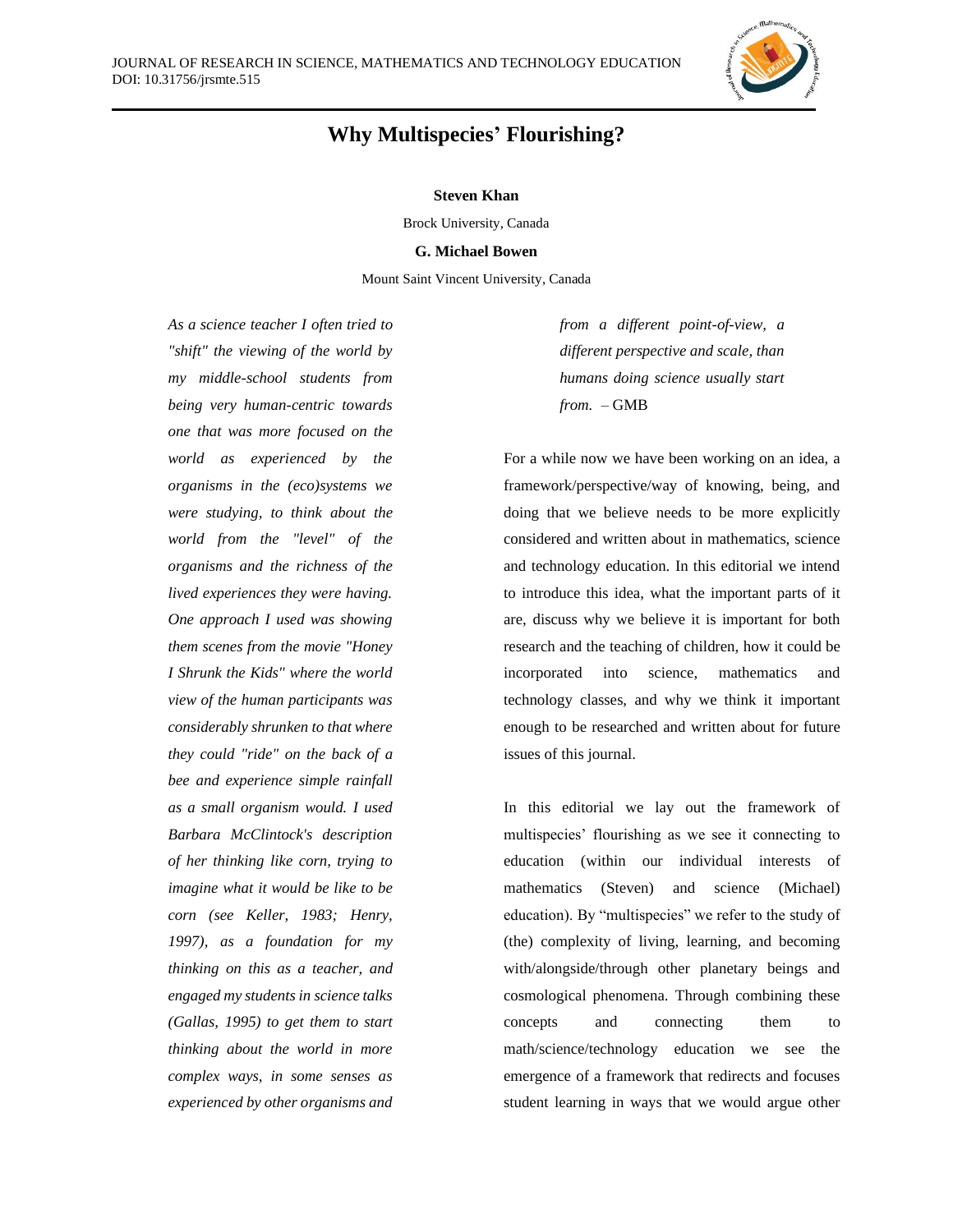frameworks have not. In the editorial we argue why we believe this re-framing is important, and why we believe that those in math/science/technology education who write for this journal should consider adopting, or at least incorporating, the framework we have laid out.

## **Why Flourishing?**

Flourishing as a concept in education is not new. Many versions of Flourishing (psychology, political economics, philosophy and education) draw on the concept of *eudaimonia* as articulated by Aristotle. Gorski (2017) traces the etymology as, "*Eu* means 'good' and '*daemon*' means 'spirit', so to be 'eudaemon' literally means to be 'of good spirit'" (p.30). Martin Seligman's (2011) PERMA framework is one that has been widely used in a number of disciplines, including education, to think about how to promote/cultivate flourishing. The elements of this framework are **P**ositive emotion, **E**ngagement, **R**elationships, **M**eaning and **A**ccomplishment. We see flourishing as an emergent effect of complex interrelated networks ranging in scale from the physiological, psychological, personal, professional, pedagogical, socio-political and mytho-ecological. Mathematician Francis Su (2020) is currently the main individual actively promoting the idea of the doing of mathematics as a route to human flourishing. He also draws on the Aristotelian idea of eudaimonia. Tunstall and Ferkany (2017) posit a role for mathematics in promoting flourishing, though they draw their inspiration from Lynn Arthur Steen's quantitative literacy (critical data literacy for active democratic citizenship) framework. Kutsyuruba, Cherkowski and Walker (2021) in their work on educational leadership and change also draw on Seligman and others in the

positive psychology / emotional well-being literature.

So, why flourishing? The facile/facetious answer is why not flourishing (or related terms like thriving) as an equally valid value proposition for Science, Mathematics and Technology Education at this particular time as other existing ones? SMTE has many ends and values and goals motivating its practitioners. These include (non-exhaustively) - 'discovery' of knowledge(s), 'production' manufacture and distribution of useful goods and services, 'serving' humanity, preparation of a labour force, economic 'competitiveness', military preparedness/superiority, sustainable development, and others. What flourishing adds is an explicit focus on well-being that challenges the taken-forgrantedness, anachronistic, inequitable, and unnecessarily limiting aspects of some of those values. At present flourishing gets taken up in a limited sense through notions of socio-emotional learning (SEL), well-being, and mindfulness initiatives. However, what the works cited above share in common is an anthropocentrism that fails to acknowledge that there has never existed widespread human flourishing anywhere without simultaneous attention to multispecies flourishing (the flourishing of a multiplicity of biological and other forms) and Multispecies' Flourishing (the right of other species to flourish). It is the latter which is our main concern in this editorial.

What Multispecies' Flourishing points to is the need to always consider and work to include considerations from the multi-level, multi-system complex networks of relations with the other-than-human world. As Hannon and Peterson (2021) point out in *Thrive: The purpose of schools in a changing world*, globally at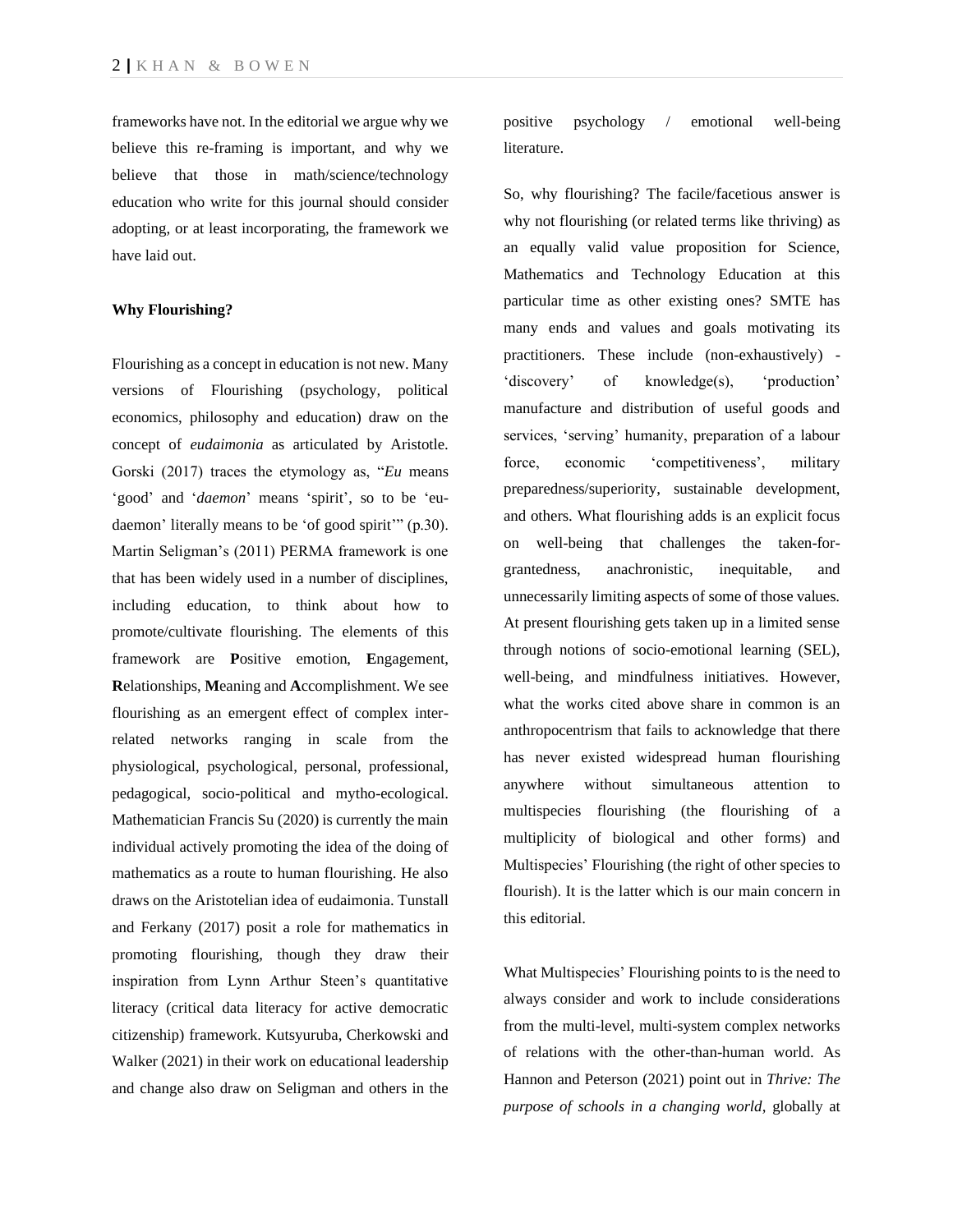this inflection point in human and planetary history we are desperately in need of new purposes for education whose assumptions are "under-examined and out of date" (p.xiii).

We note that the focus in psychology, philosophy AND education thus far has been to keep an imagined version of the human or the human child at the centre of its theorizing and praxis as a bio-exceptional species. Our argument is that there is a need to resituate the human within the network of 'living' beings and within a mytho-ecological framework. This is a decentering but not devaluing of the human—it is a recognition that human flourishing has always been, and will continue to be, dependent, and intimately tied to the flourishing of multispecies partners who also have a fundamental right to flourish. As Tsing (2019) notes, "despite the awkward label 'multispecies,' which perhaps might best be read as 'concerning many kinds of beings,' the nonhumans do not have to be living at all" (p.239). In other words, we can consider entities like rocks (Reinert, 2016) and other physical entities (see Johnson, 1988), and also phenomena like light (decolonizing light, n.d.) and sound and mathematical concepts, as part of the multispecies world. In order to do this, we turn to multispecies scholarship.

## **Why Multispecies?**

A variety of recent scholarly work could be placed within the frame of multispecies studies (Kirksey, 2014). This work connects with other established and emerging fields of study such as Anthropology (Kohn, 2013; Omura et al., 2019), Archaeology (Birch, 2018), Ahuman (MacCormack, 2020) and Dehuman (Singh, 2018) Studies, Critical Animal Studies (Asdal et al, 2016; Bull et al, 2019; Gillespie & Collard, 2015, Jenkins et al., 2020), cultural studies of plants and fungi (Kimmerer, 2003, 2015; Sheldrake, 2020; Simard, 2021), environmental humanities (Monami & Adamson, 2017; Schaberg, 2020), ethnography (Nagarajan, 2018), sensory ethnobotany (Miller, 2019), speculative fictions such as solarpunk (Rupprecht et al, 2021), as well as postcolonial literary studies (e.g, Walther, 2021). In contrast, in the sciences, particularly in ecology and conservation biology, their historical practices have been primarily based on single-species modeling and management, although the shortcomings of this and the need for multispecies approaches are recently more discussed (Mace et al, 2006). For example, while North American bison (buffalo) conservation is lauded as a success story from their near extinction, the last update on the status of the American Bison in Alberta concluded, "[f]uture prospects for restoration and recovery of free-ranging plains bison…are limited by the amounts of intact grassland habitats available in today's predominantly anthropogenic landscape" (Nishi, 2017, p. *v*).

Kirksey and Helmreich (2010) describe the emergence of multispecies ethnography as centering on "how a multitude of organisms' livelihoods shape and are shaped by political, economic and cultural forces" (p. 545). van Dooren, Kirksey and Munster (2016) use the concept of "passionate immersion" as a frame for multispecies studies that unsettles notions of species, opening up ways of knowing and understanding others with implications for epistemology, political philosophy and ethics around questions of, "liv[ing] with others in entangled worlds of contingency and uncertainty" and "inhabiting and co-constituting worlds *well*" (p. 1). This "species turn" in anthropology has spilled over into other social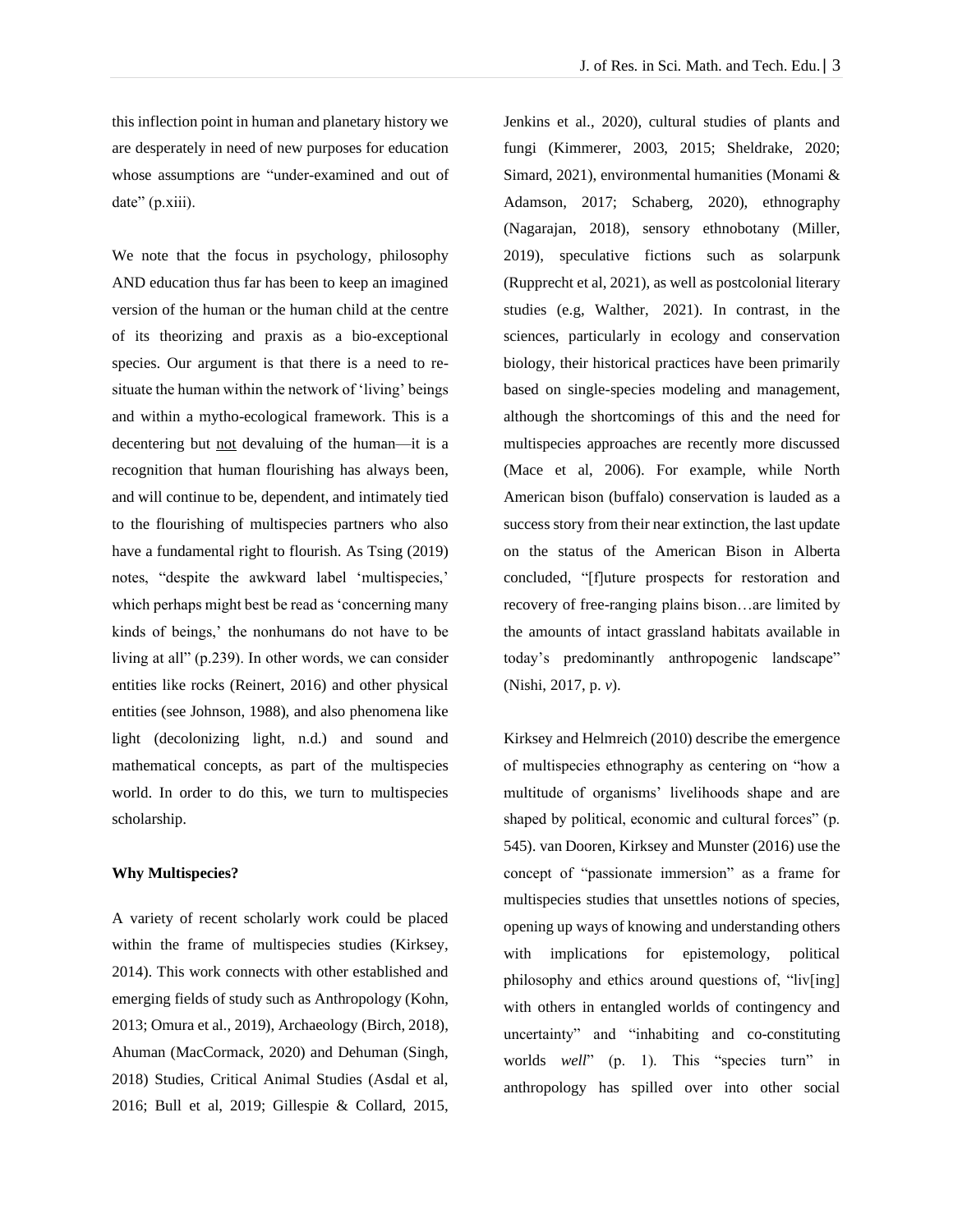sciences such as education, especially early years education (see for example The Common Worlds Project, n.d.; Taylor & Pacini-Ketchabaw, 2018) and has a much longer history in the (environmental) humanities and arts, and it is also beginning to influence scientific practice. While science, mathematics and technology education have at times drawn the multispecies world into its frame through scholarship in culturally responsive and other critical approaches, to our knowledge it has nowhere made our more-than-human kin *central* to its theorizing or curriculum innovations (an exception would be within indigenous led science, mathematics and technology education). This is the area for growth and reflection to which we are pointing.

According to van Dooren et al (2016),

a multispecies approach focuses on the multitudes of lively agents that bring one another into being through entangled relations…these larger contexts are not mere environments…[r]ather, they are *complex "ecologies of selves," (Kohn, 2013, p.134) dynamic milieus that are continually shaped and reshaped, actively…crafted through the sharing of "meanings, interests and affects," (Lestal et al., 2014, p.155) as well as flesh, minerals, fluids, genetic materials, and much more*...this multiplicity, this multiplying of perspectives and influences, is key to what multispecies studies is all about (pp. 3-4, italics added).

Tsing (2019) notes that one has to move beyond language to the study of temporalities, infrastructure, and landscapes in order to begin to appreciate that multiple ways of being encounter each other in worldmaking. This is quite literally slow work. In short, multispecies work is a study in complexity of living, learning, and becoming with, alongside, and through other planetary beings and cosmological phenomena. Khan (2020) begins to develop the first aspects of the framework of a mathematics for Multispecies' Flourishing.

Speculatively, Khan (2020) offers that a mathematics education for Multispecies' Flourishing might find a first analogy in enactivism's focus on structural coupling among individuals and their environment; this can then be extended to include indigenous wisdom sensibilities/spiritualities, which do not view the multispecies world through logics and economics of replacement, extraction, exploitation and extinction or as 'resources' to be exploited and profited from, but rather as 'kin' and 'nations' to be partnered with in teaching, learning, living, and dying well. We offer that Science, Mathematics and Technology Education (SMTE) for Multispecies' Flourishing acknowledges and seeks to address the needs of some specific member(s) of the multispecies world for survival, transcendence, belonging, dignity and challenge and whose places of learning (Ellsworth, 2004) include the land, languages spoken on and by the land, the stories told by living beings and the ways of living that involve a variety of selectively advantageous logics from which learning emerges across a variety of different embodied complex systems.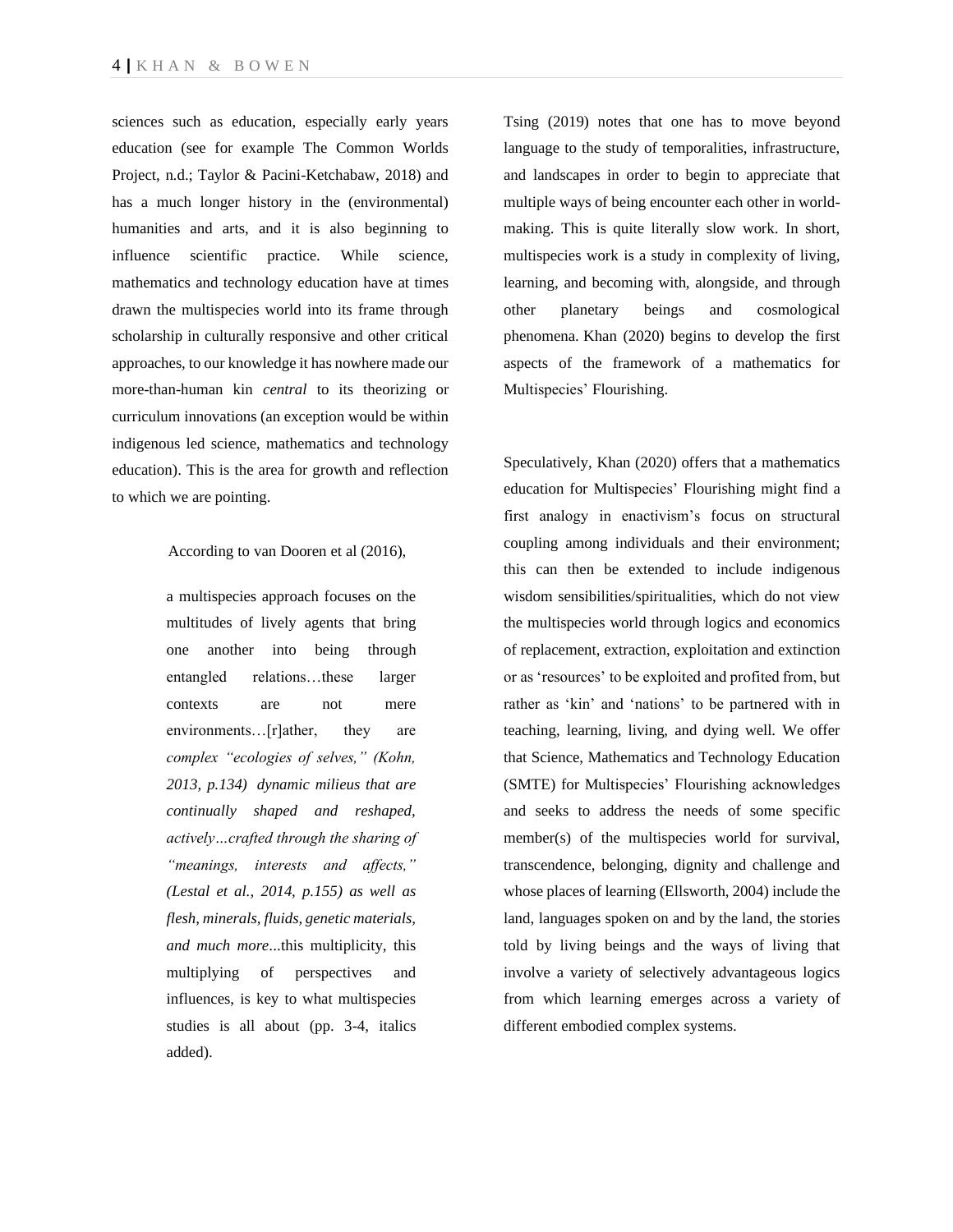

*Figure 1: An initial frame for Multispecies' Flourishing.*

Multispecies' Flourishing is not another/an Other 'plot' (i.e., it is not merely another academic subfield seeking a toehold, nor is it someone else's or some subaltern's concern - Multispecies' Flourishing is a proper concern for all beings on this planet). It is an ethics that sits in relation to the multiple interlaced economic systems that span the globe today, the spaces from which survival, culture, and resistance emerge, and the places of oppression. It is an ethics that is in opposition to frameworks that seek to relegate any aspect or member of the multispecies world as 'property.' It points to the absurdities and contradictions in notions like sustainable development goals and ESE (Environmental and Sustainability Education) that seek to maintain and work within the existing economic frameworks and philosophies of oppression and domination. Multispecies' Flourishing is the next step in a long emancipation (Walcott, 2021) not just of oppressed peoples everywhere on this planet, but oppressed species understood very broadly

– the longer/deeper inter-generational goal is still multispecies' freedoms and justice.

## **Challenges**

Remaining open to these gifts of the nonhuman natural world might provide a key into how we must be if we are to live in a more radically equitable planet. A planet that decenters the human. What can we make possible when we make room for the unexpected in the midst of ruin?...How much ruddier might we be against the multiheaded hydra of white supremacy as "a world of mutuallyflourishing companions" instead of "a single species" forcibly homogenized and easily destroyed?" (D' Oleo, 2019, p.163).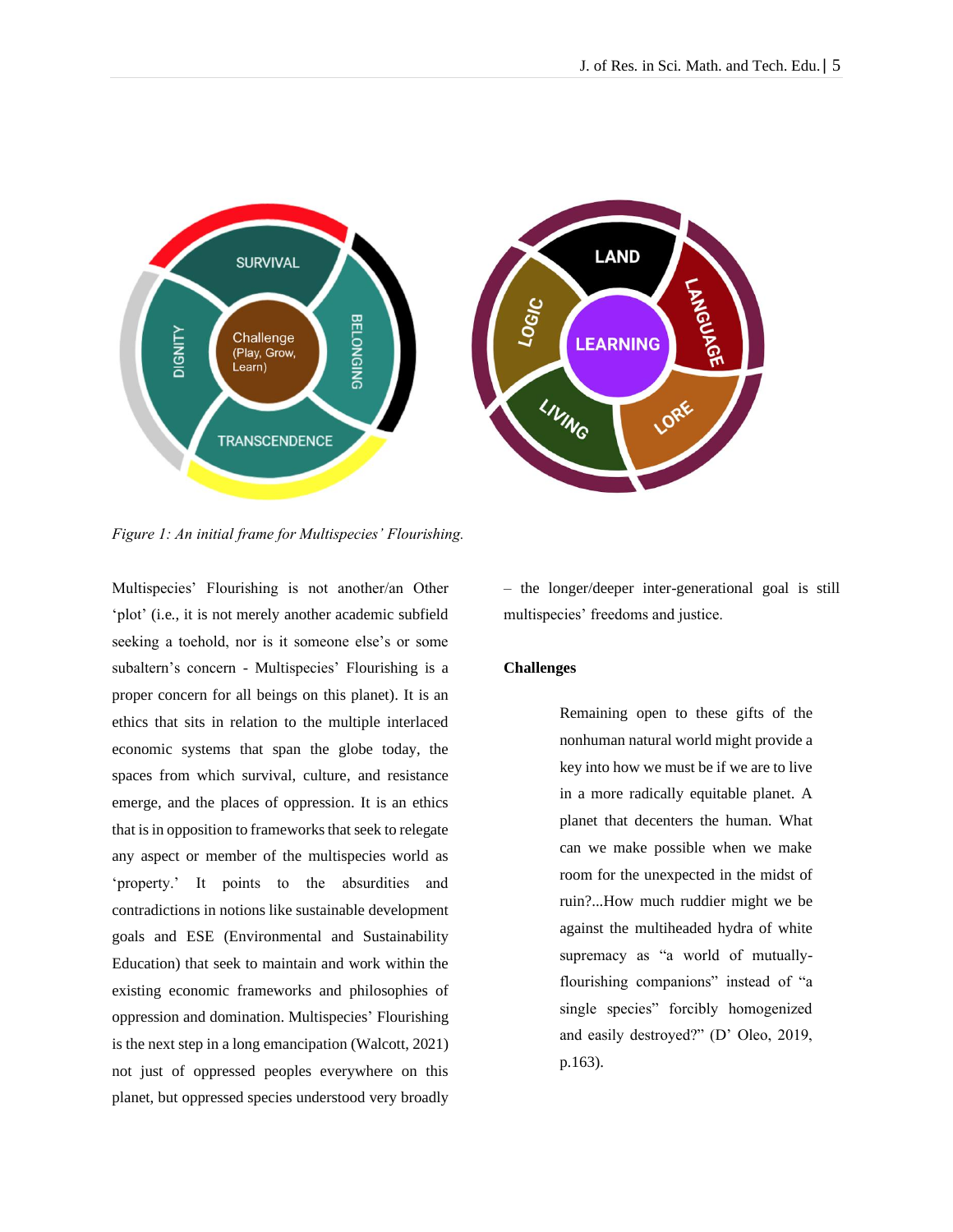"i wanted to bring us back to the green of blackness, ease on down into the groove of the bottomsoil, slip inside the underground brilliance of mycelium, pull a lush feeling out from deep inside the earth, think about how people (now) come together outside the digital assistance of intermediary social media apparatuses. i was preoccupied with intimacy, relations between people, relations between all that exists. i began to ruminate on the possibility in coming together, to make friends (not followers) outside the strictures of surveillance." (Ife, 2021)

The Multispecies Flourishing framework that we have presented (see Figure 1) is posed as a challenge. It is foremost an ethical challenge, i.e. a challenge to our normative and, at times, oppressive ways of working, knowing, and being and our sometimes disconnectedness from our objects and subjects of study. Multispecies work offers opportunities to do traditional/rigorous work in mathematics and science and technology education, without having to abandon our romantic or mythopoetic sensibilities, by acknowledging and honouring the fact that our ability to do this work is enabled by a multitude of others. Work that is oriented towards being for Multispecies' Flourishing is work that is oriented towards expanding the sphere and increasing the density of freedoms for all species. This is justice work writ large in our (cosmologically) small lives.

The incorporation of an approach that we have called Multispecies' Flourishing will entail a much closer collaboration between practitioners in source disciplines and those in education. This is a renewed and differently inflected call for inter, multi and transdisciplinary collaborations or more accurately partnerships across areas of study, and communities, including non-human ones (Mitchell & Willets, 2009). The challenge is a new narrative purpose for education with the goals of inspiring reflection and action. What might this look like for readers' work? The challenge is to begin by asking - what might we choose to do differently (or do more of) if we were to take the flourishing of the multispecies world as a right and as a rightful starting place for our work? For example, in mathematics education, this has meant making certain intentions, inclusions and exclusions explicit and learning more about physical location (land/territory), natural history, and cultural anthropological perspectives on phenomena and practices such as communal buffalo hunting (Brink, 2008), differential rates of diabetes in indigenous and non-indigenous populations (DyckFehderau, 2017) hacking insulin pumps and DIY insulin, as well as discussing the effects of elevated carbon-dioxide level on micronutrient de-densification in human food staples (Loladze, 2014) and decalcification resulting in shell fragility of pteropods in acidifying oceans (Kennedy, 2014).

Multispecies Flourishing is both an end and a starting point.

Mohawk mathematician Edward Doolittle, speaking in a context of Indigenous language loss and revitalization, notes that learning his Mohawk language was transforming in developing understanding of the critical importance of relationships. He says,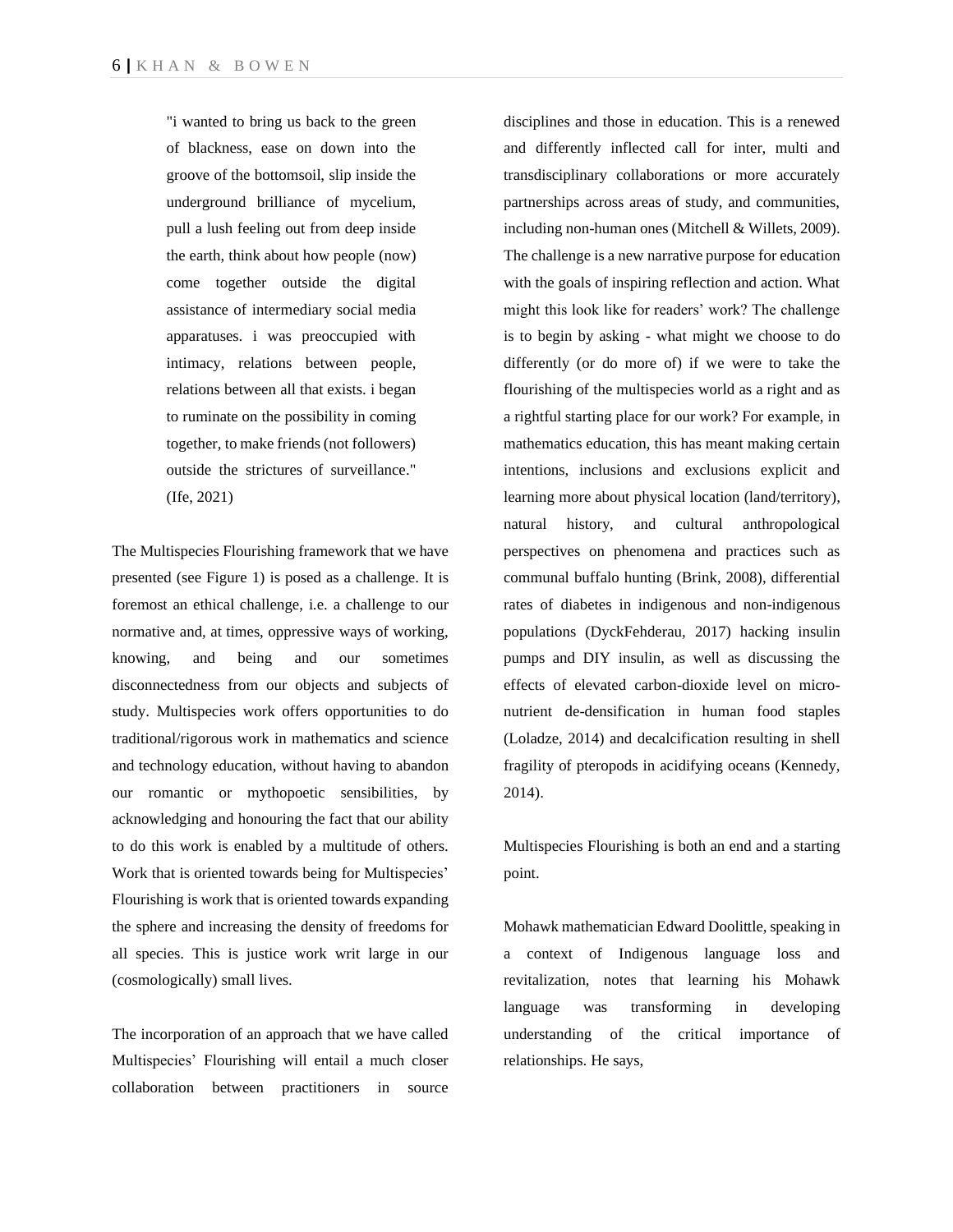When I learned Mohawk, an elder came to visit my class and said to us, 'The birds thank you. The trees thank you. The animals thank you for learning the language.' At the time, it seemed an odd thing to say, but now I understand. (Doolittle, 2015).

This idea is at the heart of this editorial: that relationships matter; that relationships with our morethan-human kin matter; and that learning mathematics, science and technology for survival, transcendence, dignity, belonging and to meet challenges through studying the networks among land, language, lore (story), living, logics and (emergent) learning is a necessary first step in repairing relationships damaged

through the various forms of colonialism (settler, extractive, plantation), ongoing colonialities and its attendants—racial capitalism and multispecies exploitation. We mindfully and carefully substitute 'SMTE' or 'Teach SMTE' for Mohawk in the Doolittle quote above as a hopeful intention for our students that they might one day say,

> When I learned SMTE / to teach SMTE, an elder came to visit my class and said to us, 'The birds thank you. The trees thank you. The animals thank you for learning the language.' At the time, it seemed an odd thing to say, but now I understand.

#### **References**

- Asdal, K., Druglitrø, T. & Hinchliffe, S. (Eds.9 (2016). *Humans, animals and biopolitics: The more-than-human condition.* Routledge.
- Birch, S. P. (Ed.). (2018). *Multispecies archaeology.* Routledge.
- Brink J. W. (2008). *Imagining Head Smashed In: Aboriginal buffalo hunting on the northern plains.* Edmonton, Alberta: Athabasca University. (EBook). Retrieved from [http://www.aupress.ca/index.php/books/120137.](http://www.aupress.ca/index.php/books/120137)
- Bull, J., Holmberg, T. & Åsberg, C (2019). *Animal places: Lively cartographies of human-animal relations.* Routledge.
- Cherkowski, S. & Walker, K. (2018). *Teacher wellbeing: Noticing, nurturing and sustaining flourishing in schools*. Ontario, Canada: Word & Deed.
- decolonizing light (website). <https://decolonizinglight.com/>
- D' Oleo, D. R. (2019). Mushrooms and mischief: On questions of Blackness. *Small Axe, 59*, 152-163. DOI 10.1215/07990537-7703392
- Doolittle, E. (2007). Mathematics as Medicine Plenary lecture. In P. Liljedahl (Ed.) *Proceedings of the 2006 CMESG Annual Meeting* (17-25), Burnaby, BC, Canada.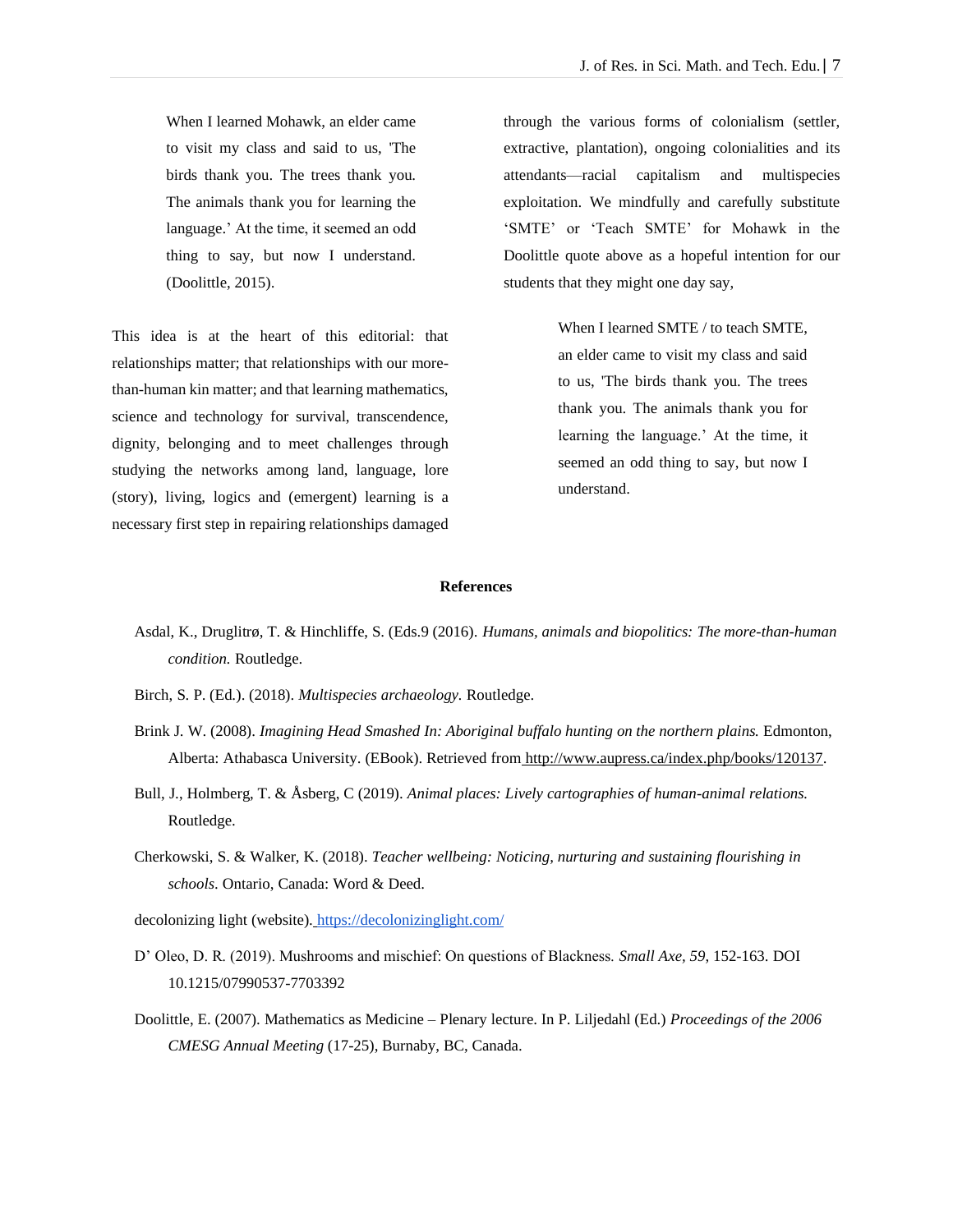- Doolittle, E. (2015). *Residential schools robbed Edward Doolittle of the Mohawk language. Then he reclaimed it.* [https://www.cbc.ca/radio/asithappens/as-it-happens-thursday-edition-1.3100783/residential-schools](https://www.cbc.ca/radio/asithappens/as-it-happens-thursday-edition-1.3100783/residential-schools-robbed-edward-doolittle-of-the-mohawk-language-then-he-reclaimed-it-1.3101027)[robbed-edward-doolittle-of-the-mohawk-language-then-he-reclaimed-it-1.3101027](https://www.cbc.ca/radio/asithappens/as-it-happens-thursday-edition-1.3100783/residential-schools-robbed-edward-doolittle-of-the-mohawk-language-then-he-reclaimed-it-1.3101027)
- DyckFehderau, R. A. (Writer) (2017). *The sweet bloods of Eeyou Istchee: Stories of diabetes and the James Bay Cree*. Mistissini: QC, Cree Board of Health and Social Services of James Bay.
- Ellsworth, E. (2004). *Places of learning. Media, architecture, pedagogy*. Routledge.
- Gallas, K. (1995). *Talking their way into science: Hearing children's questions and theories, responding with curricula.* Teachers College Press.
- Gillespie, K. & Collard, R-C (Eds.). (2015). *Critical animal geographies. Politics, intersections and hierarchies in a multispecies world*. Routledge.
- Gorski, P. (2017). Human flourishing and human morphogenesis: A critical realist interpretation and critique. In *Morphogenesis and human flourishing* (pp. 29-43). Cham, Switzerland: Springer International Publishing AG.
- Hannon, V. & Peterson, A. (2021). *Thrive: The purpose of schools in a changing world.* Cambridge University Press.<https://doi.org/10.1017/9781108877152>
- Haraway, D. (2015). Anthropocene, Capitalocene, Plantationocene, Chthulucene: Making kin. *Environmental Humanities, 6*(1), 159-165. <http://environmentalhumanities.org/arch/vol6/6.7.pdf>
- Ife, F. (2021). *Maroon choreography*. Duke University Press.
- Jenkins, S., Montford, K. S. & Taylor, C. (Eds.) (2020). *Disability and animality: Crip perspectives in Critical Animal Studies.* Routledge.
- Johnson, J. (1988). Mixing humans and nonhumans together: The sociology of a door-closer. *Social Problems*, *35*(3), 298-310.
- Keller, E. F. (1984). *A feeling for the organism: The life and work of Barbara McClintock.* Macmillan
- Kennedy, C. (2014). *Ocean acidity dissolving tiny snails' protective shell.* May 8. [https://www.climate.gov/news-features/featured-images/ocean-acidity-dissolving-tiny-snails%E2%80%99](https://www.climate.gov/news-features/featured-images/ocean-acidity-dissolving-tiny-snails%E2%80%99-protective-shell) [protective-shell](https://www.climate.gov/news-features/featured-images/ocean-acidity-dissolving-tiny-snails%E2%80%99-protective-shell)
- Khan, S. K. (2020). After the M in STEM: Towards Multispecies' Flourishing. *Canadian Journal of Science, Mathematics and Technology Education, 20*, 230-245. <https://doi.org/10.1007/s42330-020-00089-4>
- Kimmerer, R. W. (2003). *Gathering moss: A natural and cultural history of mosses.* Oregon State University Press.
- Kimmerer, R. W. (2015). *Braiding sweetgrass: Indigenous wisdom, scientific knowledge and the teachings of plants.* Milkweed Editions.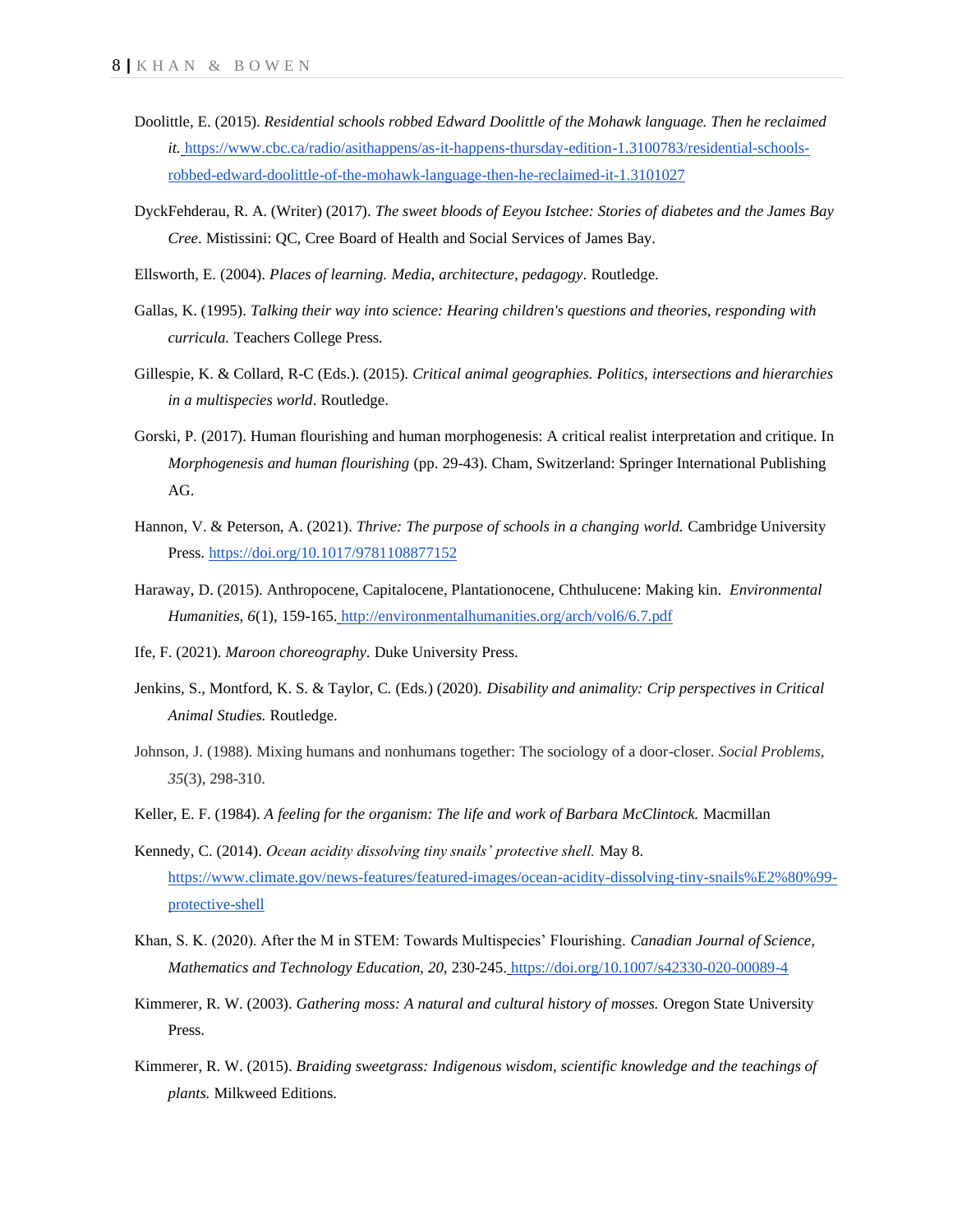Kirksey, E. (Ed.) (2014). *The multispecies salon*. Duke University Press.

- Kirksey, S. E., & Helmreich, S. (2010). The emergence of multispecies ethnography. *Cultural Anthropology*, *25*(4), 545-576. <https://doi.org/10.1111/j.1548-1360.2010.01069.x>
- Kohn, E. (2013). *How forests think: Toward an anthropology beyond the human.* University of California Press.
- Kutsyuruba, B., Cherkowski, S. & Walker, K. D. (2021). *Leadership for flourishing in educational contexts*. Canadian Scholars Press.
- Loladze, I. (2014). Hidden shift of the ionome of plants exposed to elevated  $CO<sub>2</sub>$  depletes minerals at the base of human nutrition. *eLife, 3*:e02245 doi: [10.7554/eLife.02245](https://doi.org/10.7554/eLife.02245)
- MacCormack, P. (2020). *The ahuman manifesto: Activism for the end of the Anthropocene*. Bloomsbury Academic Press.
- Mace, G. M., Possingham, H. P., & Leader-Williams, N. (2006). Prioritizing choices in conservation, (pp. 17- 34). In Macdonald, D. & Service, K. (Eds.), *Key topics in conservation biology*, Wiley.
- Miller, T. L. (2019). *A multispecies ethnography in Indigenous Brazil.* University of Texas Press.
- Mitchell, C. A., & WIllets, J. R. (2009). *Quality criteria for inter- and trans-disciplinary doctoral research outcomes.* Prepared for the ALTC Fellowship: Zen and the Art of Transdisciplinary Postgraduate Studies. Sydney, Australia: Institute for Sustainable Futures, University of Technology. Retrieved from http://www.altc.edu.au/system/files/resources/Mitchell%20UTS%20Fellowship%20report%202009.pdf
- Mittman, G. (2019). *Reflections on the Plantationocene. A conversation with Donna Haraway and Anna Tsing.* https://edgeeffects.net/haraway-tsing-plantationocene/.
- Monami, S. & Adamson, J. (Eds.) (2017). *Ecocriticism and Indigenous studies: Conversations from earth to cosmos*. Routledge.
- Nagarajan, V. (2018). *Feeding a thousand souls: Women, ritual, and ecology in India - An exploration of the kolam*. Oxford University Press.
- Nishi, J.S. (2017). *Status of the American Bison (Bison bison) in Alberta. Update 2017. Alberta wildlife status report No. 38.* Report prepared for Alberta Environment and Parks (AEP) & Alberta Conservation Association (ACA), Edmonton, AB. (134 pp.). Retrieved from [https://open.alberta.ca/dataset/7a095312-](https://open.alberta.ca/dataset/7a095312-6f90-4fca-a992-591d3f4c7780/resource/cab47b51-bf70-4ce4-8aa6-b098aeafec3c/download/sar-statusamericanbisonalberta-2017update-feb2017.pdf) [6f90-4fca-a992-591d3f4c7780/resource/cab47b51-bf70-4ce4-8aa6-b098aeafec3c/download/sar](https://open.alberta.ca/dataset/7a095312-6f90-4fca-a992-591d3f4c7780/resource/cab47b51-bf70-4ce4-8aa6-b098aeafec3c/download/sar-statusamericanbisonalberta-2017update-feb2017.pdf)[statusamericanbisonalberta-2017update-feb2017.pdf](https://open.alberta.ca/dataset/7a095312-6f90-4fca-a992-591d3f4c7780/resource/cab47b51-bf70-4ce4-8aa6-b098aeafec3c/download/sar-statusamericanbisonalberta-2017update-feb2017.pdf) on January, 19, 2019.
- Omura, K., Otsuki, G. J., Satsuka, S. & Morita, A. (Eds.) (2019). *The world multiple: The quotidian politics of knowing and generating entangled worlds.* Routledge.
- Reinert, H. (2016). About a stone. Some notes on geologic conviviality. *Environmental Humanities, 8*(1), 95– 117. doi: https://doi.org/10.1215/22011919-3527740